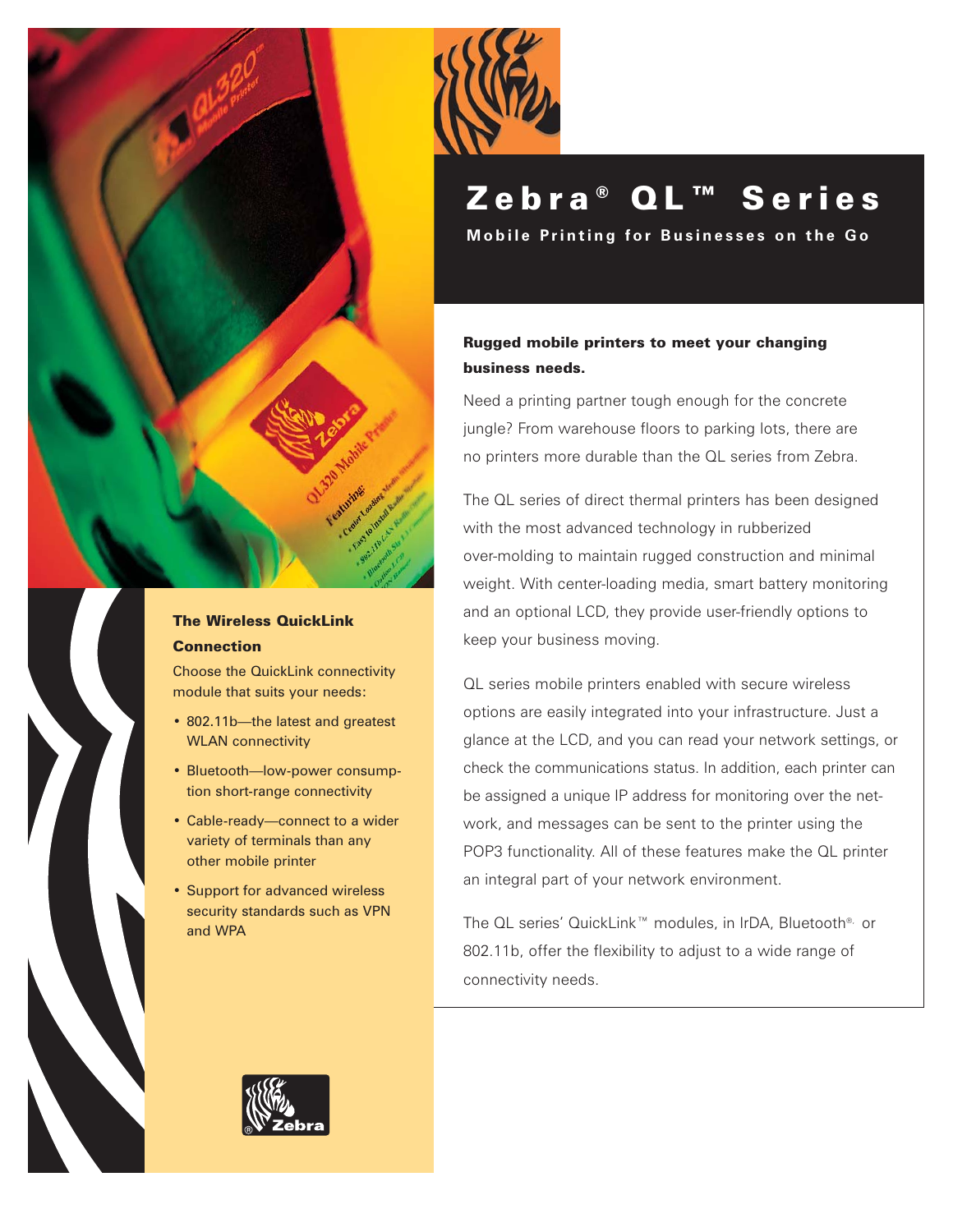# QL Series

### Meet the QL Series!

Connected today, connected tomorrow, constructed to last!

With the most feature-rich offering of any mobile printer in the market:

### Rugged, Lightweight Printer

- Rubber-infused plastic over-mold design for tough conditions
- Damage-resistant to multiple drops of up to 5 feet
- Weight of 2 pounds or less for effortless mobility

### Load and Go!

- Center-locking media loading
- Engage the easy-to-use peel and present function with the flip of a bar

### QuickLink Connectivity

Modules on the QL can be upgraded quickly and easily for added flexibility and capabilities, such as Bluetooth or 802.11b connectivity.



**Extend the arm of your stationary printers by adding wireless mobile printers.**





### Applications for the QL Series

### LAW ENFORCEMENT

#### **Electronic Citations**

Use electronic citation systems and QL printers to replace handwritten tickets—and eliminate the cost, delay, and errors of manual data entry.

### DISTRIBUTION APPLICATIONS

#### **Forklift-Mounted Printing**

With the QL 420's mobile mount option, forklift operators can print product identification, bin, and shipping labels at the point of application—without needing to run back to the shipping office to pick up labels.

### HEALTHCARE APPLICATIONS

#### **Specimen Labels**

Healthcare facilities can print specimen labels at the point of collection, and also print a bar coded label for the patient's chart, reducing the risk for dangerous misinformation.

#### **Retail Pharmacy Labels**

Retail pharmacies can scan the prescribed medicine and print bar coded labels with patient information when using the QL anywhere in the pharmacy, minimizing the risk for wrongly filled prescriptions.

### RETAIL APPLICATIONS

#### **Price Marking**

By printing and applying markdown labels at the location of the product via wireless LAN, retailers can respond to sensitive market changes more frequently.

#### **Shelf Labeling**

Use a QL to print one or multiple shelf labels at the point of application as required—avoiding waste and improving efficiency.

### ROUTE ACCOUNTING/FIELD SERVICE APPLICATIONS

#### **Postal/Delivery Verification Slips**

Use a QL printer to print delivery receipts at the point of transaction, confirming the actual items that transferred possession.

#### SHIPPING AND RECEIVING APPLICATIONS

#### **Receiving Verification/Inventory Updates**

Apply QL-printed bar code labels as deliveries are received to record product arrival, and scan these labels throughout the process for tracking purposes.

### MANUFACTURING APPLICATIONS

### **Pallet Labeling**

When breaking into a pallet to remove a partial order, employees can label the partial, and re-label the pallet in real-time to maintain inventory accuracy.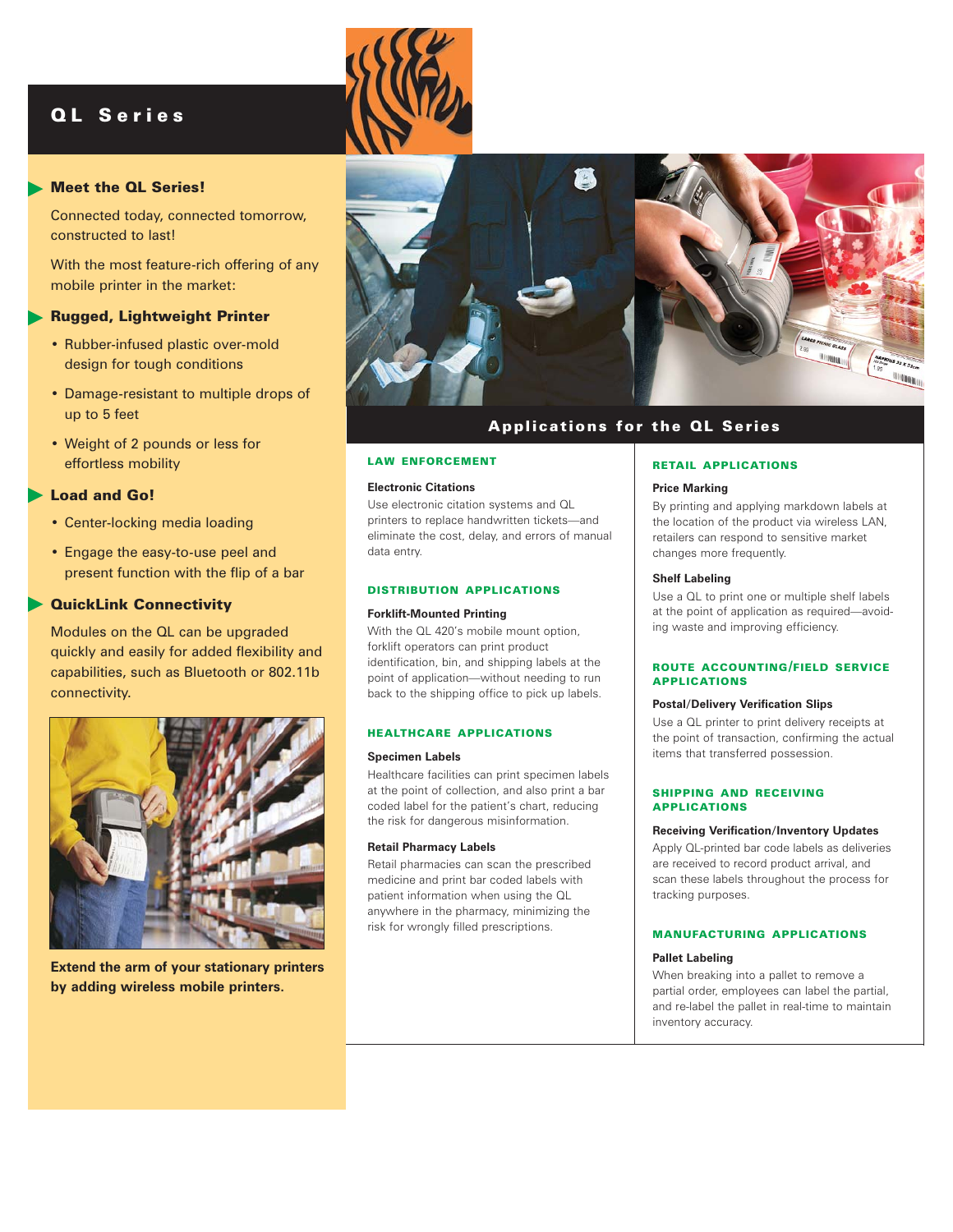# QL Series Accessories



### QL Series Optional Accessories:

With Zebra mobile accessories, users enjoy the utmost benefit from their mobile printing solution. Whether using our chargers or cases, users find Zebra quality extends beyond printers and into everything we offer.

### Cases



Add dust and rain protection to your QL mobile printer with an environmental case. By adding an extra layer of protection, your printer will be well prepared for the harshest conditions.

### QL Stands



Users of the QL series of mobile printers can purchase a resting spot for their printer while not in use. These convenient printer stands also are a useful spot to place the printer while toggling through options or programming the printer.

Users can also order a kickstand, as can be seen above on the QL 220, which props the printer on a flat surface. The kickstand can also be flipped upward for use as a carrying handle.

### Mobile Mounts



Using the standard QL 420 mobile mounting kit, users can place a mount in their forklift or truck to provide convenient storage for their QL 420 while on the move. For smaller mounting surfaces the flexible RAM mount style Handi-Mount can be ordered . A fanfold media bin can also be attached to this mount, to extend the media capacity of the QL 420.

### QL Series Lithium-Ion Chargers



*Fast Charger:* Charges a single QL series Li-Ion battery at a time in approximately 2–5 hours.

*Quad Charger:* Charges up to 4 QL series Li-Ion batteries at a time in approximately 2–5 hours.

### Mobile Media



Zebra provides both in-stock and custom-made solutions for all applications, including more than 1,000 combinations of high-quality and reliable labels, tags, and receipts. All products are designed and tested on Zebra products to ensure optimum print quality.

### Lithium-Ion Batteries



Lithium-ion (Li-Ion) cells represent the latest in mobile battery technology. They offer higher power-to-volume and power-to-weight than their nickel metal hydride and nickel cadmium counterparts*.*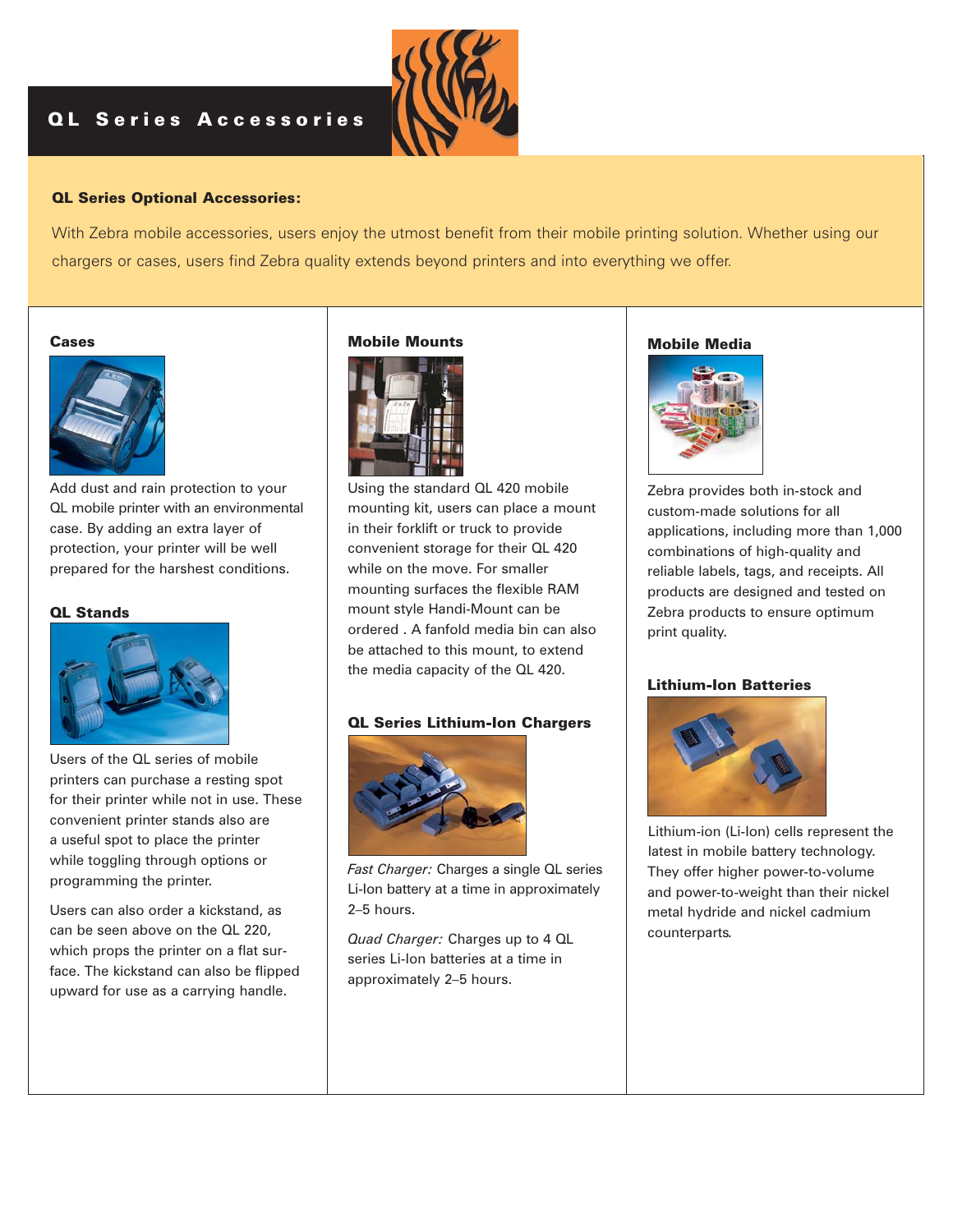QL Series









### QL 220™

Take 2-inch label, ticket, and receipt printing where stationary and larger mobile printers dare not go—whether it's down store aisles, on hospital rounds, or onto retail pharmacy counters. Strap or clip on the sleek, 1.04-pound QL 220 network-addressable label/receipt mobile printer and move with ease!

#### MAXIMUM PRINT AREA

Width: 1.89"/48.0 mm Length (with standard memory): 32"/813 mm

RESOLUTION 203 dpi/8 dots per mm

### MAXIMUM PRINT SPEED

3"/76.2 mm per second MEMORY

2 MB SRAM; 2 MB Flash

### PHYSICAL CHARACTERISTICS

Width: 3.57"/90.7 mm Depth: 2.96"/75.2 mm Height: 7.15"(w/o belt clip)/181.6 mm Weight (with battery): 1.04 lbs./0.47 kg

### MEDIA SPECIFICATIONS

Label and liner width: .63"/16.0 mm to 2.18"/55.4 mm

### QL 320™

Zebra's popular QL 320 mobile printer, for print widths up to 3 inches, was the first to offer the flexibility of QuickLink radio modules to meet evolving needs and wireless standards. Count on its rugged design to endure tough manufacturing or shipping/ receiving environments.

#### MAXIMUM PRINT AREA Width: 2.9"/73.7 mm

Length (with standard memory): 16"/406 mm

### RESOLUTION

### 203 dpi/8 dots per mm MAXIMUM PRINT SPEED

4"/101.6 mm per second

MEMORY 2 MB SRAM; 2 MB Flash

### PHYSICAL CHARACTERISTICS

Width: 4.6"/116.8 mm Depth: 3.1"/78.7 mm Height: 8.0"/203.2 mm Weight (with battery): 1.65 lbs./748 g

# MEDIA SPECIFICATIONS

Label and liner width: 1.25"/31.75 mm to 3.12"/79.2 mm

### QL 420™

Bring the flexibility of wireless printing to your 4-inch label or receipt applications with Zebra's QL 420 mobile printer. Ruggedly built to survive the rigors of warehousing, distribution, and route accounting, the QL 420 offers a mobile mount option to allow printing in a forklift or vehicle.

#### MAXIMUM PRINT AREA

Width: 4.09"/103.9 mm Length (with standard memory): 20"/508 mm

RESOLUTION 203 dpi/8 dots per mm

MAXIMUM PRINT SPEED 3"/76.2 mm per second

MEMORY 2 MB SRAM; 2 MB Flash

#### PHYSICAL CHARACTERISTICS

Width: 6.0"/152.4 mm Depth: 3.0"/76.2 mm Height: 7.5"/190.5 mm Weight (with battery): 2 lbs./907 g

MEDIA SPECIFICATIONS Label and liner width: 2.0"/50.8 mm to 4.12"/104.6 mm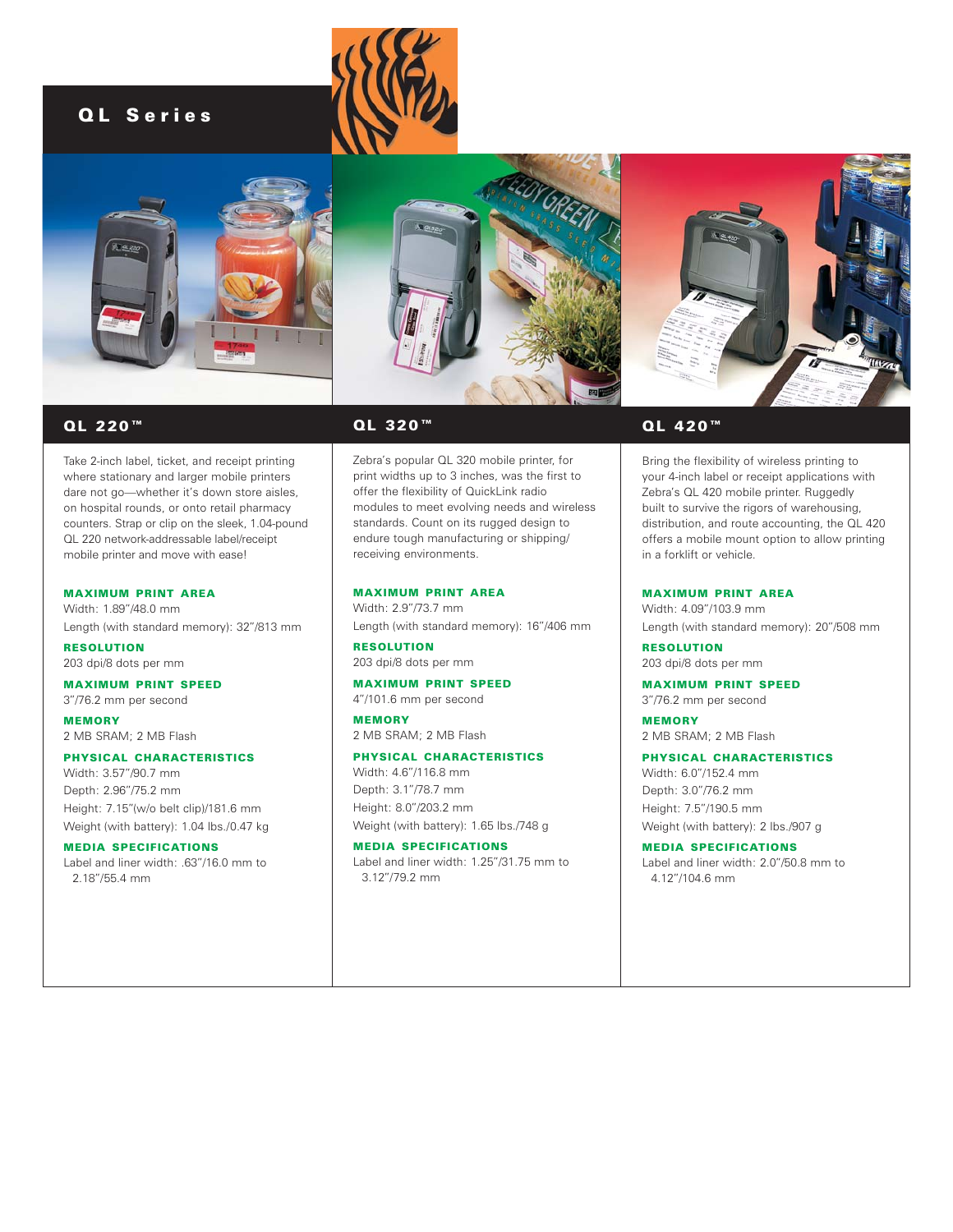# QL Plus™ Series





### QL 220 Plus™, QL 320 Plus™, and QL 420 Plus™

**For complex mobile printing applications requiring advanced wireless connectivity support, complex graphics or fonts, or ZPL® and EPL™ commands, Zebra has designed a product line enhancement to the QL series, the QL Plus series. By ordering the "Plus" version of a QL 220, QL 320, or QL 420, you'll get added features and benefits designed around users with mobile printing applications. With the QL Plus series of mobile printers, users will enjoy the features and benefits indicated below:**

### ADDED FEATURES

High-speed 32-bit processor Expanded Memory: 4 MB Flash/8 MB DRAM USB 2.0 full-speed connectivity Standard firmware application includes ZPL II®- x.8, EPL2™ and support for wireless security protocols such as VPN and WPA

#### BENEFITS

#### Faster processing

Support for complex graphics, fonts, and applications, and future wireless protocols Faster cabled file transfers via USB Easy migration for future security and wireless needs Simple integration with other Zebra lines of printers by using ZPL or EPL commands Support for emerging advanced security standards QL 320 Plus offers threaded inserts for mounting

### Managing your Mobile Assets made easy with Zebra

Lower your total cost of ownership and gain complete peace of mind with ZebraComplete™, the Mobile Supplies and Service Program. This cost-saving program fulfills all your mobile printer supplies, replacement printhead, and repair service needs for however long you choose. Best of all, you'll get this comprehensive coverage for just pennies more per roll of ordered supplies! For details, call Zebra's Supplies team at +1 866 230 9495.